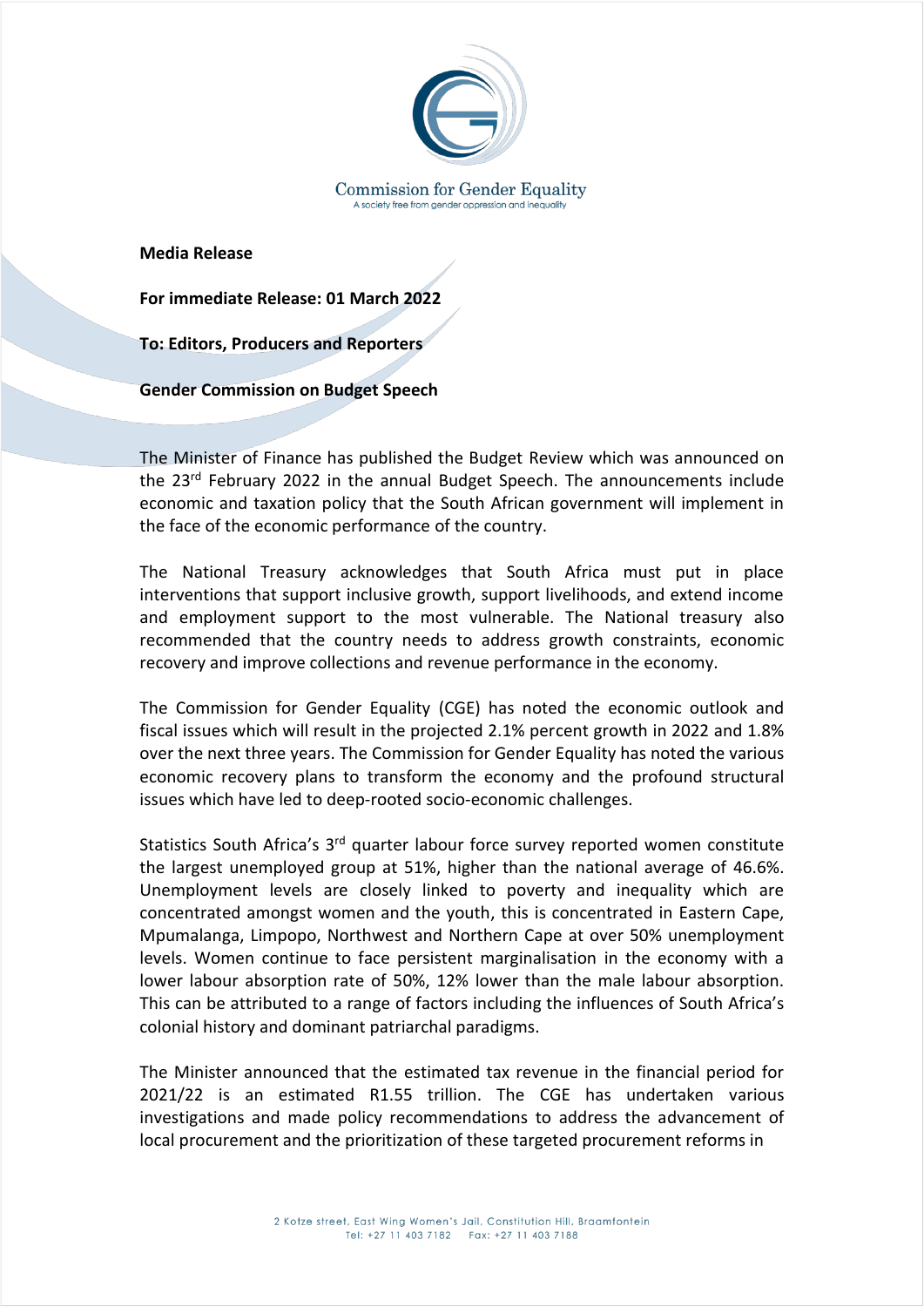

departmental budgets to meet the 40% procurement allocation to women owned business.

The CGE supports the need to address the structural constraints that would improve the lives of those excluded economically. The CGE also believes the procurement bill and preferential procurement policies are an instrument for growth, and these will further drive new SMMEs inclusion into the mainstream economy, and the targeted 40% allocation to women will be a key enabler to widening the entry of women in the economy. This commitment however must be realised in the public procurement to business owned by women which the CGE will continue to monitor. The CGE will continue to monitor the allocation of the public purse to women owned enterprises through procurement allocations and monitor the commitments that both the President and recent fiscal framework Minister of Finance is implementing.

Spousal abuse by intimate partners, molestation of children, intimate partner killings, sexual violence statistics show the majority of South African women have been violated in one way or the other. The Commission is disappointed that there was no mention of ring-fenced funds for addressing the systemic response to gender based violence. Whilst there is an additional allocation of R8.7 billion to the police budget and resourcing of the justice system and courts with an increased R1.1 billion it has not been ring fenced for addressing the access to justice for victims of GBV. In 2020, The President in the 2020 State of the Nation address announced a ringfenced amount of R1.6 billion to address the fight against GBV and implement the emergency response plan. In this budget there was no mention of a ring-fenced amount that will address a national pandemic that requires urgent resourcing for the implementation of reforms and the national strategic plan on GBVF.

CGE has noted the additional R24.6 billion to our provincial education departments targeted to teachers, R15.6 billion to support department health in bridging service delivery shortfalls and a further R3.3 billion to support medical practitioners such as community service doctors, medical interns.

The CGE encourages the implementation of gender responsive budgeting to prioritise gender policy issues when allocating resources to the national budget. The allocation of resources to women and children to address injustice and inequality will be responded to if we respond to the distribution of resources through gender responsive budgeting and initiatives. The CGE calls for gender oriented performance indicators and data collection to in the MTEF targets and Departmental planning and expenditure allocations.